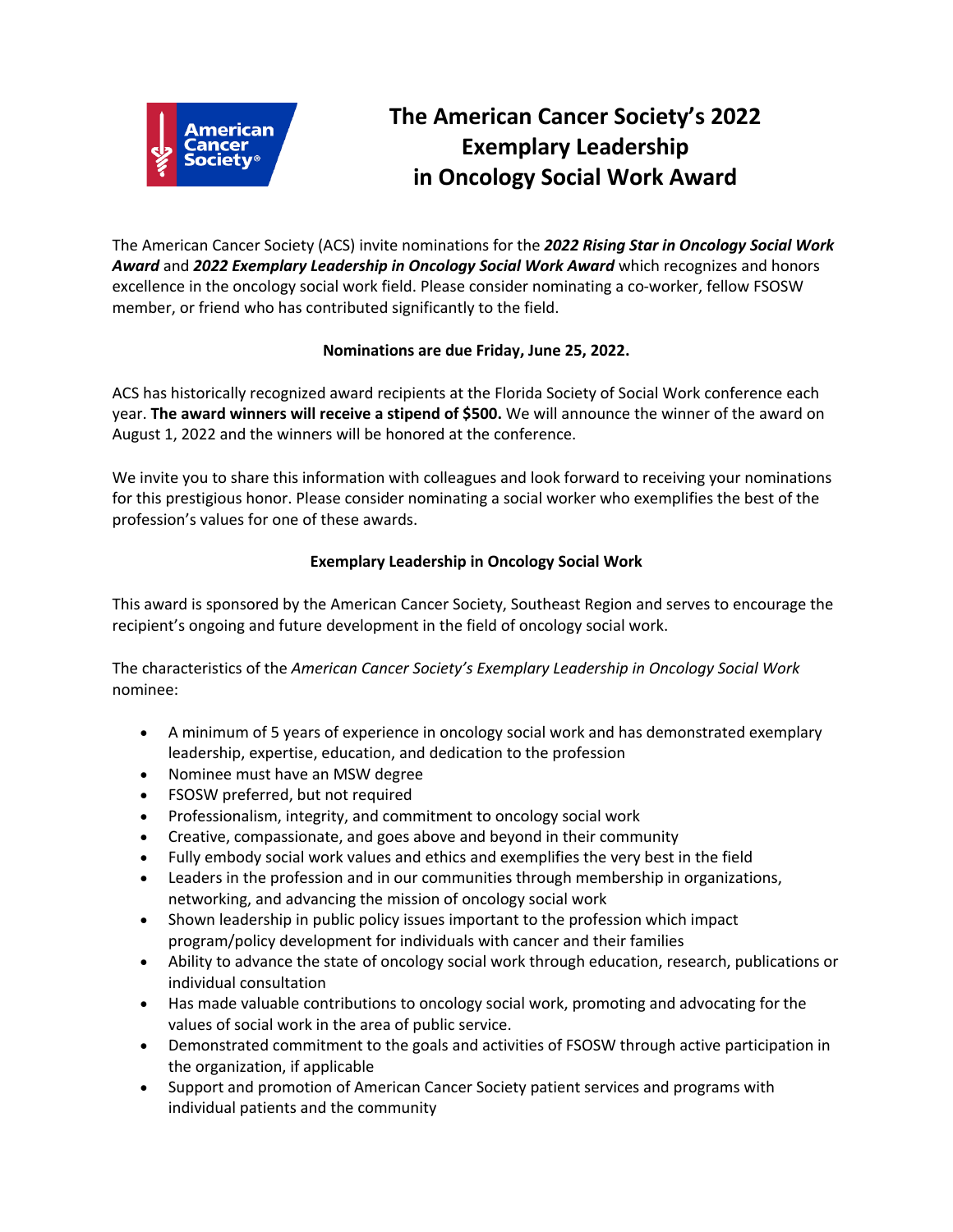#### **Florida Society of Oncology Social Workers 2022 Call for Nominations Form**

I nominate the following member of the Florida Society of Oncology Social Workers for the **2022 American Cancer Society's Exemplary Leadership in Oncology Social Work Award**:

| Title:                                     |  |
|--------------------------------------------|--|
|                                            |  |
|                                            |  |
|                                            |  |
|                                            |  |
| Description of Current Position:           |  |
|                                            |  |
|                                            |  |
| <b>Background in Oncology Social Work:</b> |  |
| FSOSW Member since: ____________           |  |
| <b>FSOSW Activities:</b>                   |  |
|                                            |  |
|                                            |  |
|                                            |  |